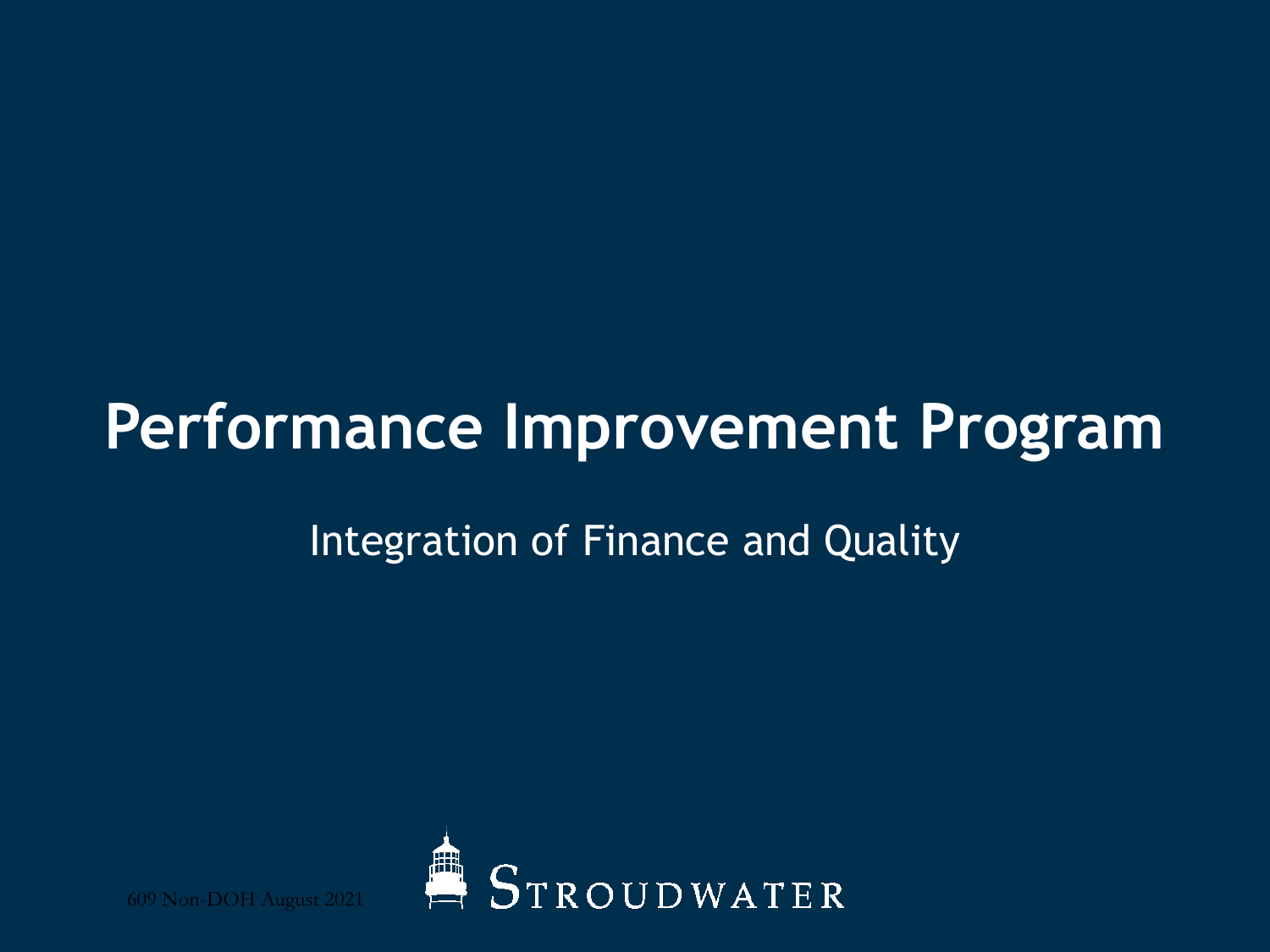# The goal of a Strategy-Focused Performance Improvement model is to **integrate numerous reporting and compliance functions across finance and quality into a single program**  that optimizes time commitments, promotes strategic alignment and assigns accountabilities at the right levels of the organization.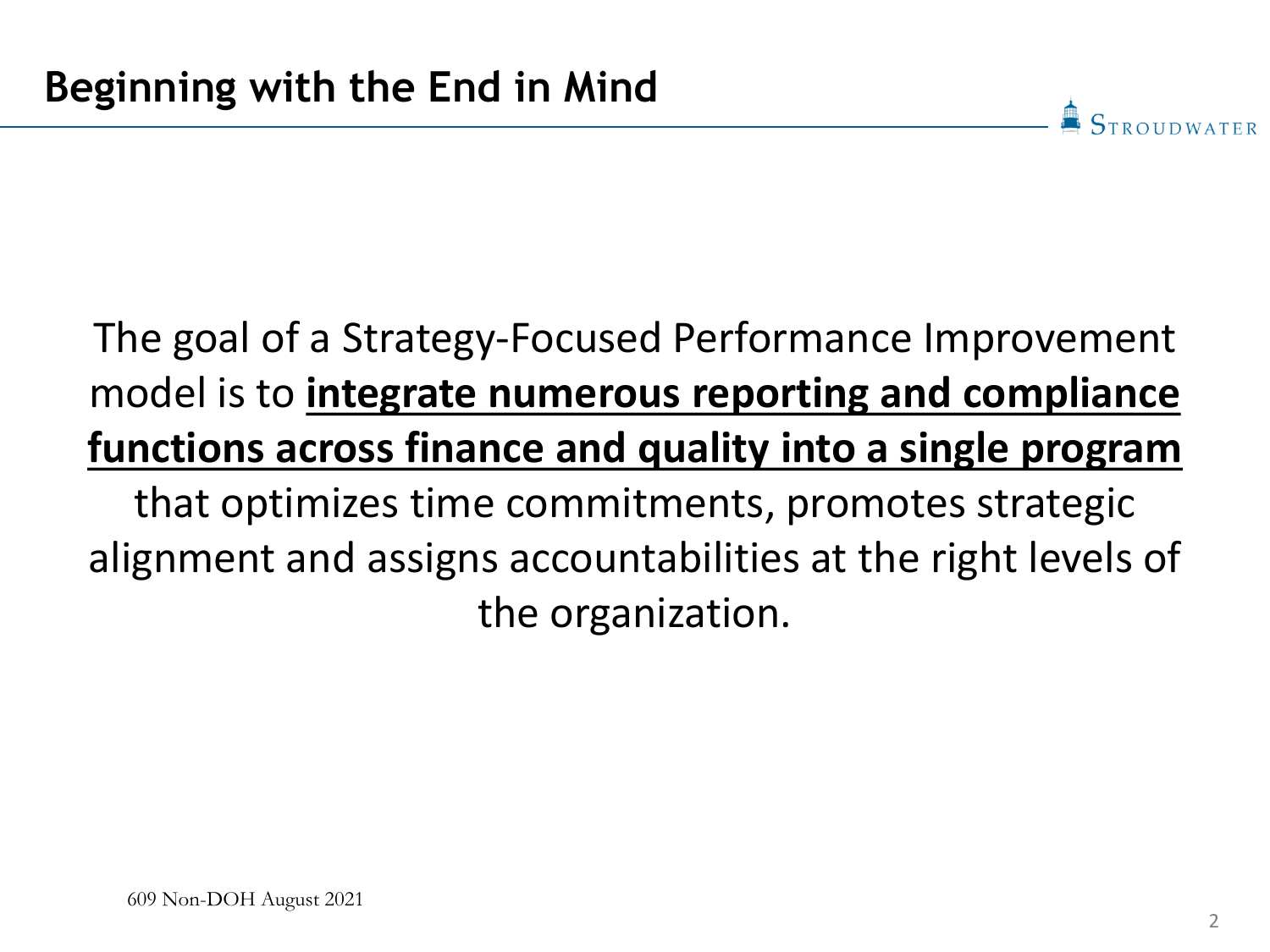# **Background and Context**

609 Non-DOH August 2021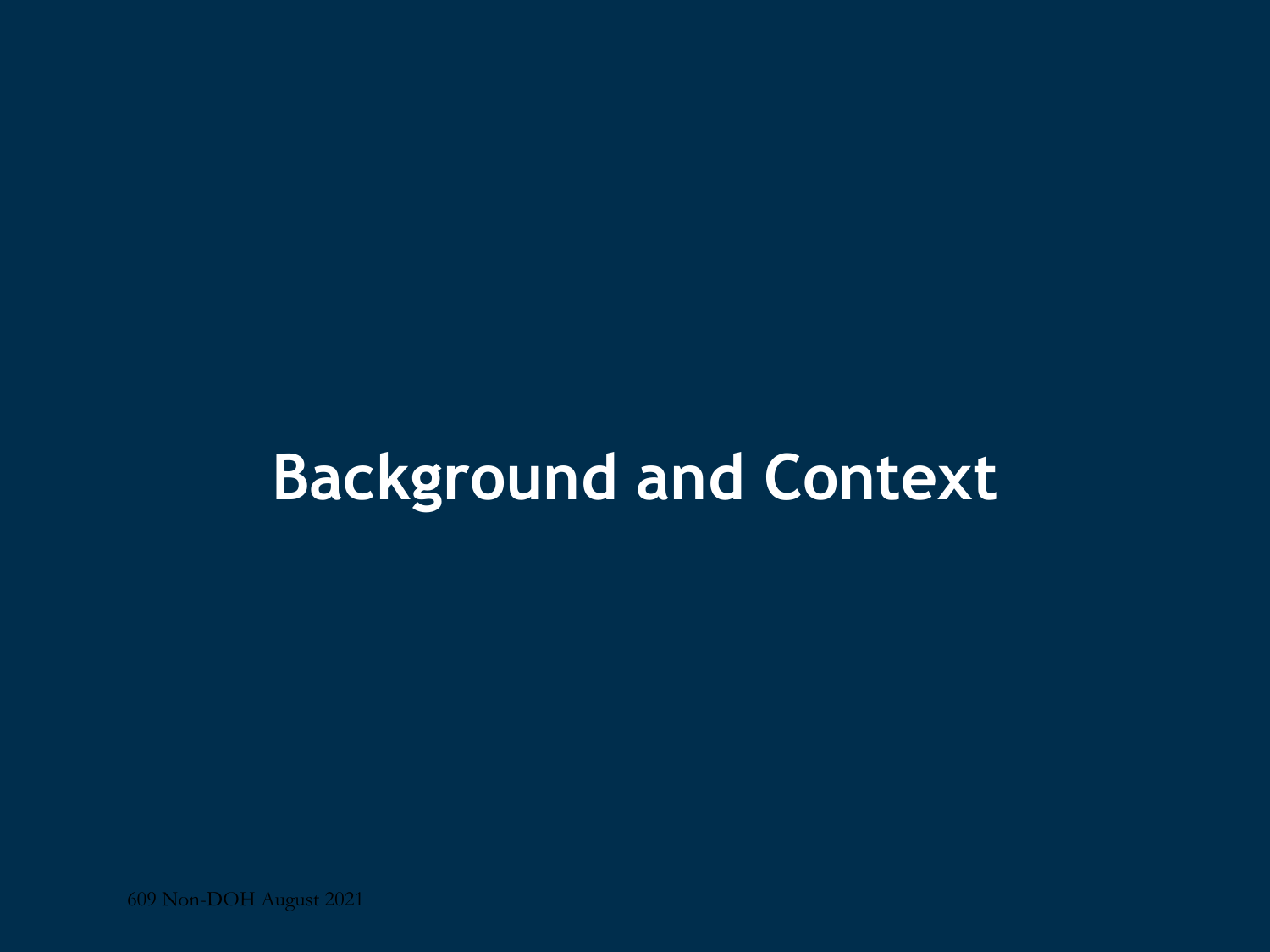## **Strategic Risk & Operational Improvement**



Each of the four strategic and operating risk vectors have potential mitigating management responses.<br>609 Non-DOH August 2021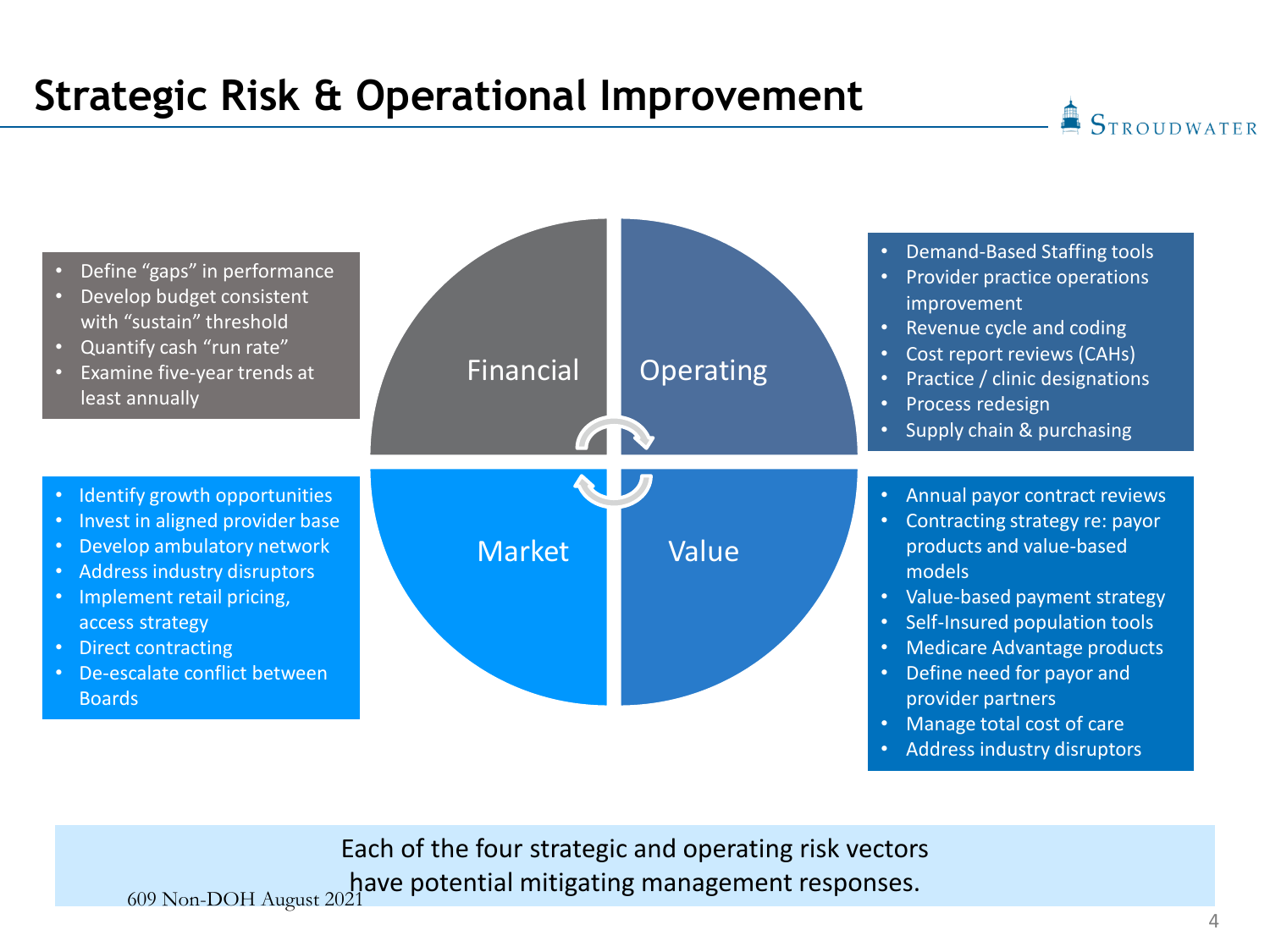#### Five Characteristics of an Improvement Plan

- A systematic process that includes leadership, accountability, and dedicated resources.
- Use of data and measurable outcomes in the progress towards evidence-based benchmarks.
- Focuses on linkages, efficiencies, and provider and client expectations when improving outcomes.
- Continuous process that adapts to change within the organization's quality improvement arena.
- Data collected is utilized to assure that the goals of the program are accomplished and they are concurrent with the improved outcomes.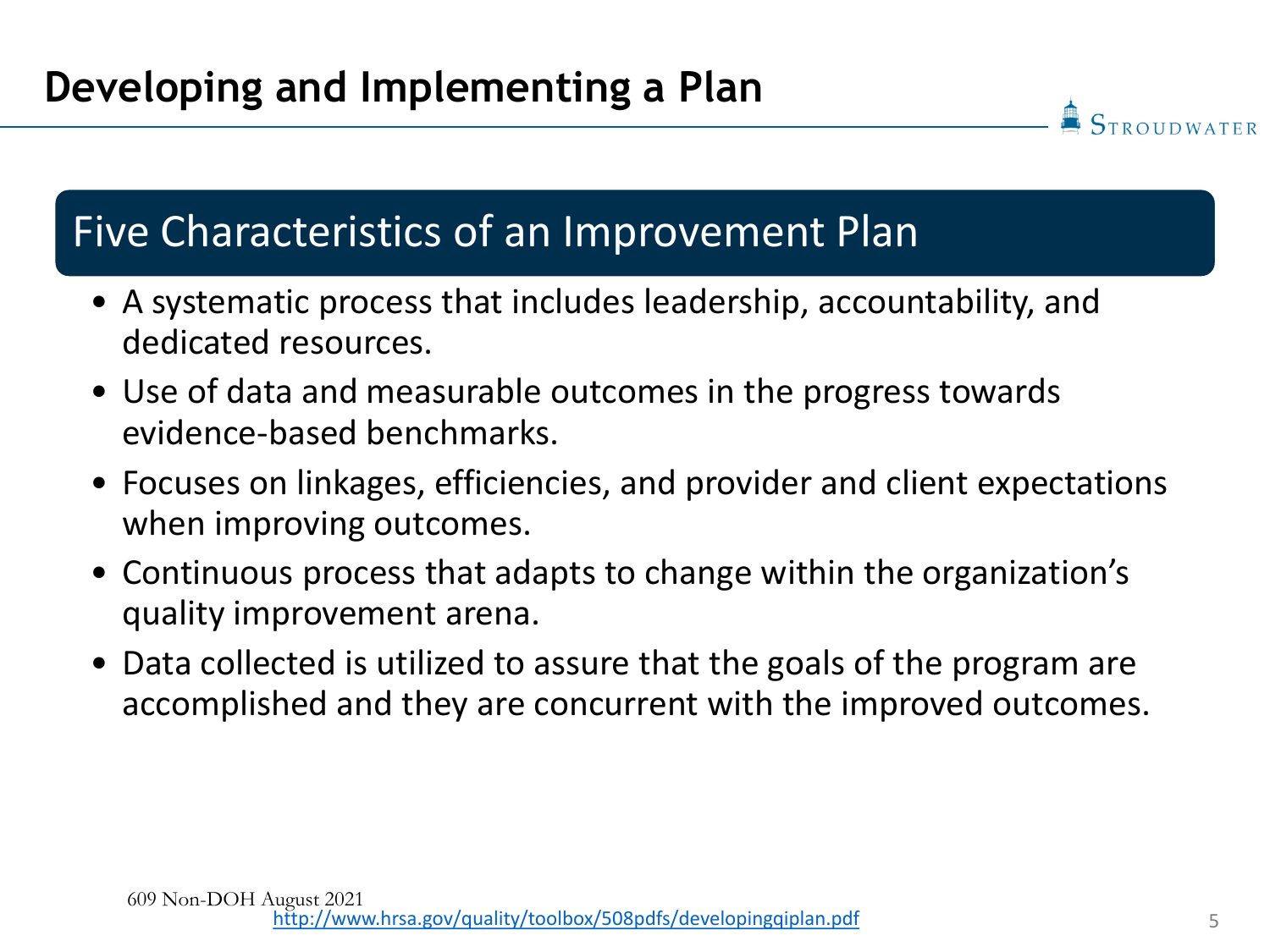### **An Effective Improvement Program Structure**

**STROUDWATER** Definition of the term quality for the organization Clarify leadership roles Create an accountability structure Determine what the name of your program will be (i.e., quality or performance improvement) Identify the important functions of the organization Identify approaches to process improvement framework Develop an information flow chart Establish reporting routines

Integrate quality principles into organization's policies and procedures

Identify educational needs

609 Non-DOH August 2021

Brown, J., & Mellott, S. (n.d.). The Janet A. Brown healthcare quality handbook: A professional resource and study guide (29th ed.) 6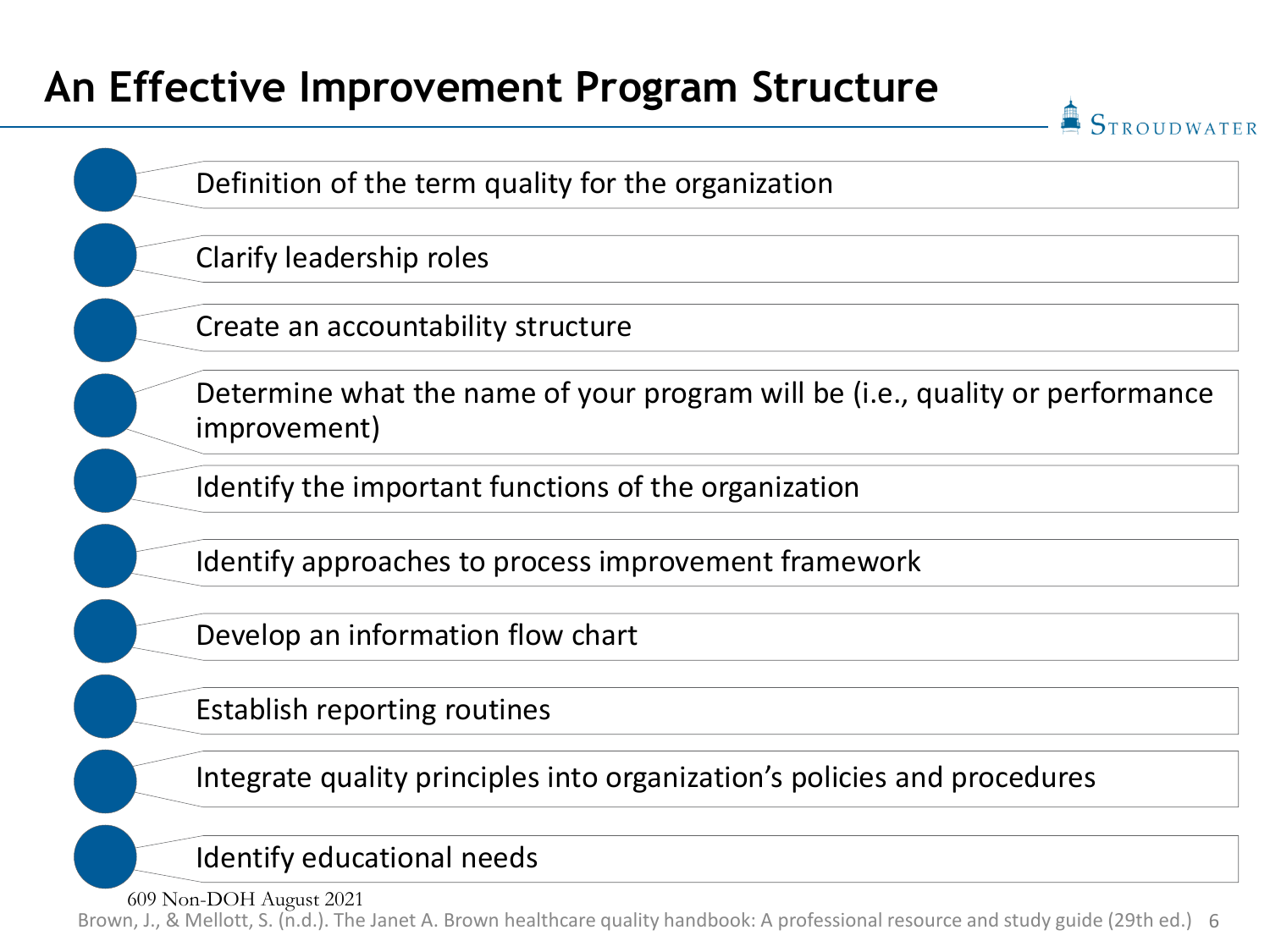### **Influences on Program Effectiveness**

 $\Box$  Organizational culture, ethics, priorities, and degree of leadership commitment to mission, vision, and values

- $\Box$  Governing body support and involvement
- Administrative and management leadership support and involvement
- $\Box$  Medical/professional staff or medical group/IPA support and involvement, as applicable
- $\Box$  Organizational, team, and committee structures
- $\Box$  Scope of services and programs
- $\Box$  Important organization wide functions
- $\Box$  Strategic quality initiatives
- $\Box$  Care and service delivery functions, systems, and processes
- $\Box$  Information system resources
- $\Box$  Financial budget and resources
- $\Box$  Political environment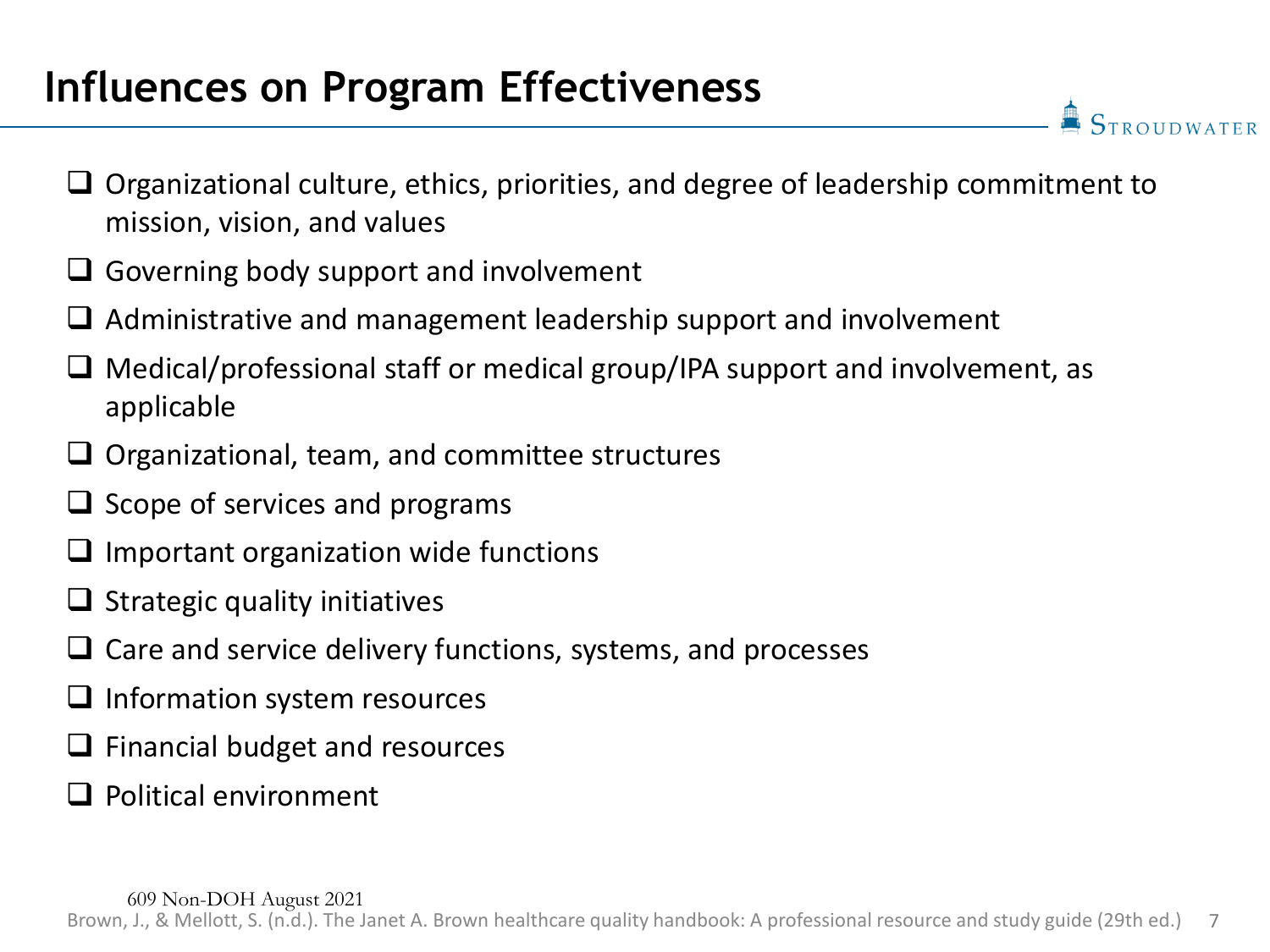#### **Evolution of Improvement Models**

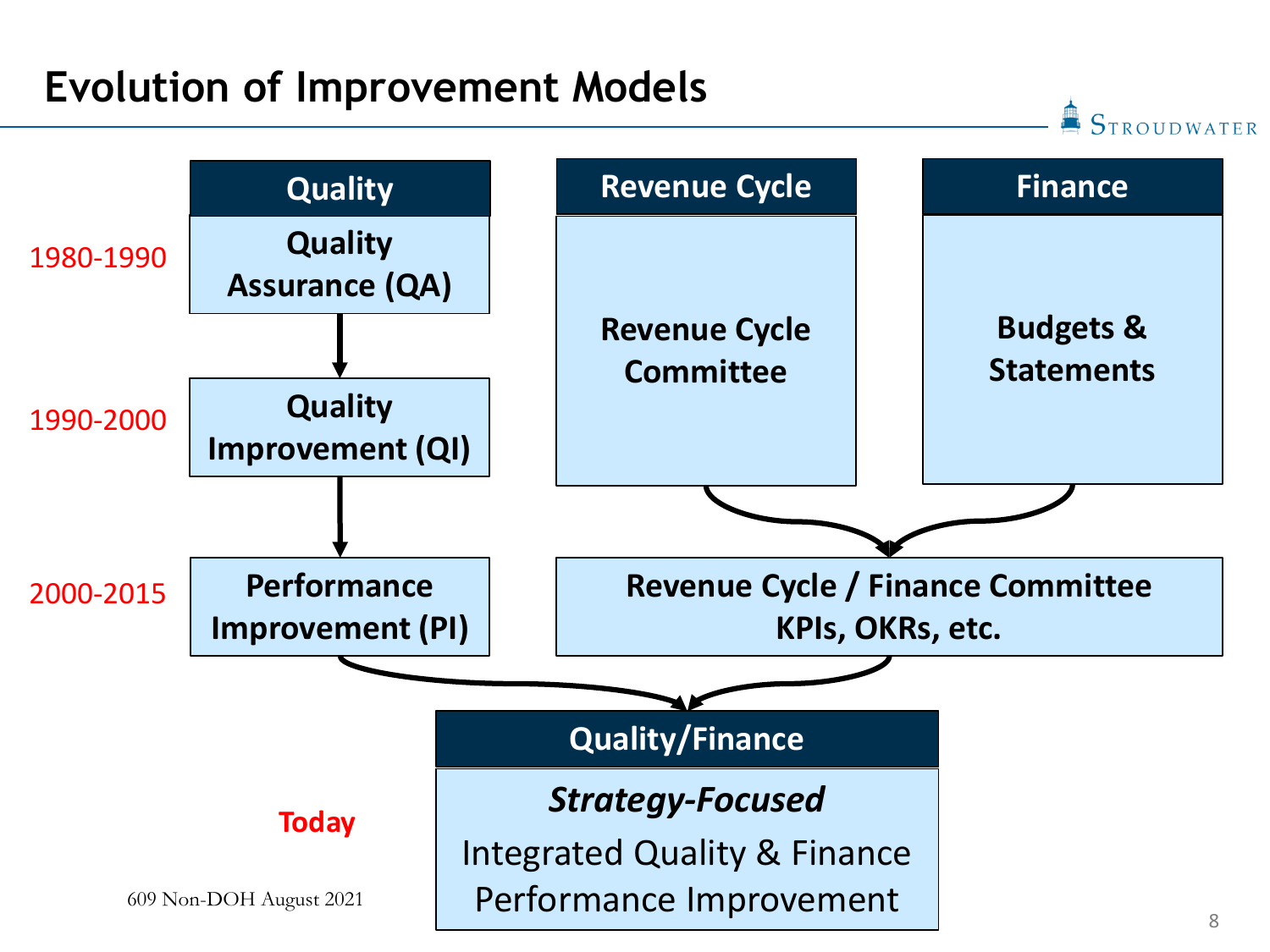# Current Structure Advantages

- Easier for staff to learn
- Does not require staff to focus on things outside their core functions
- Core group can get more granular in improvement efforts
- Leads to a several metrics within certain areas due to the limited focus of the group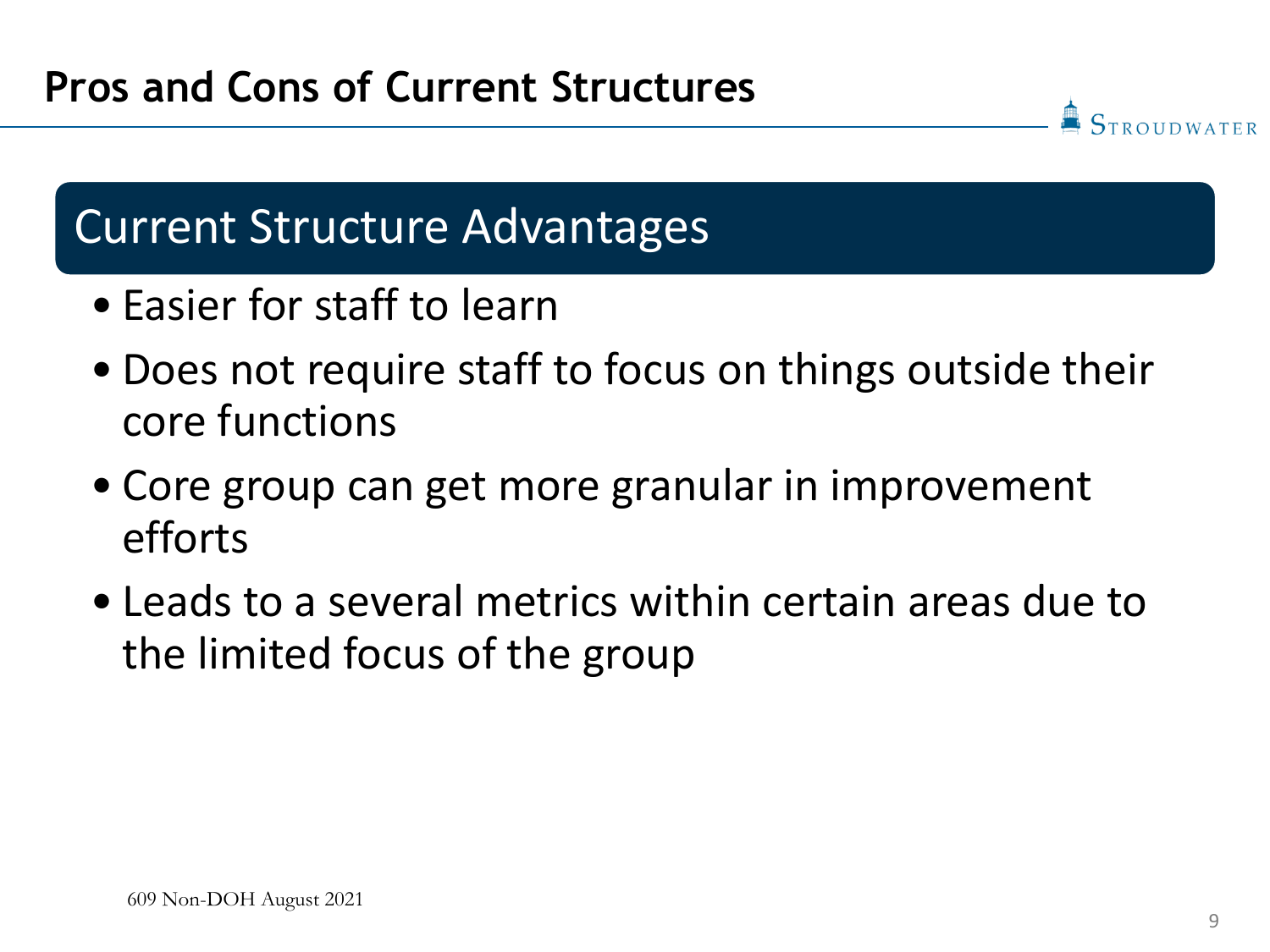# Current Structure Disadvantages

- Too many meetings
- Quality, Revenue Cycle, and Finance in Silos
- Different meetings involve the same people
- Strategy disconnected from actions
- Variation in expectations
- Compliance supersedes Improvement
- Lack of transparency
- Too much reporting, not enough Improvement
- Limited involvement across organization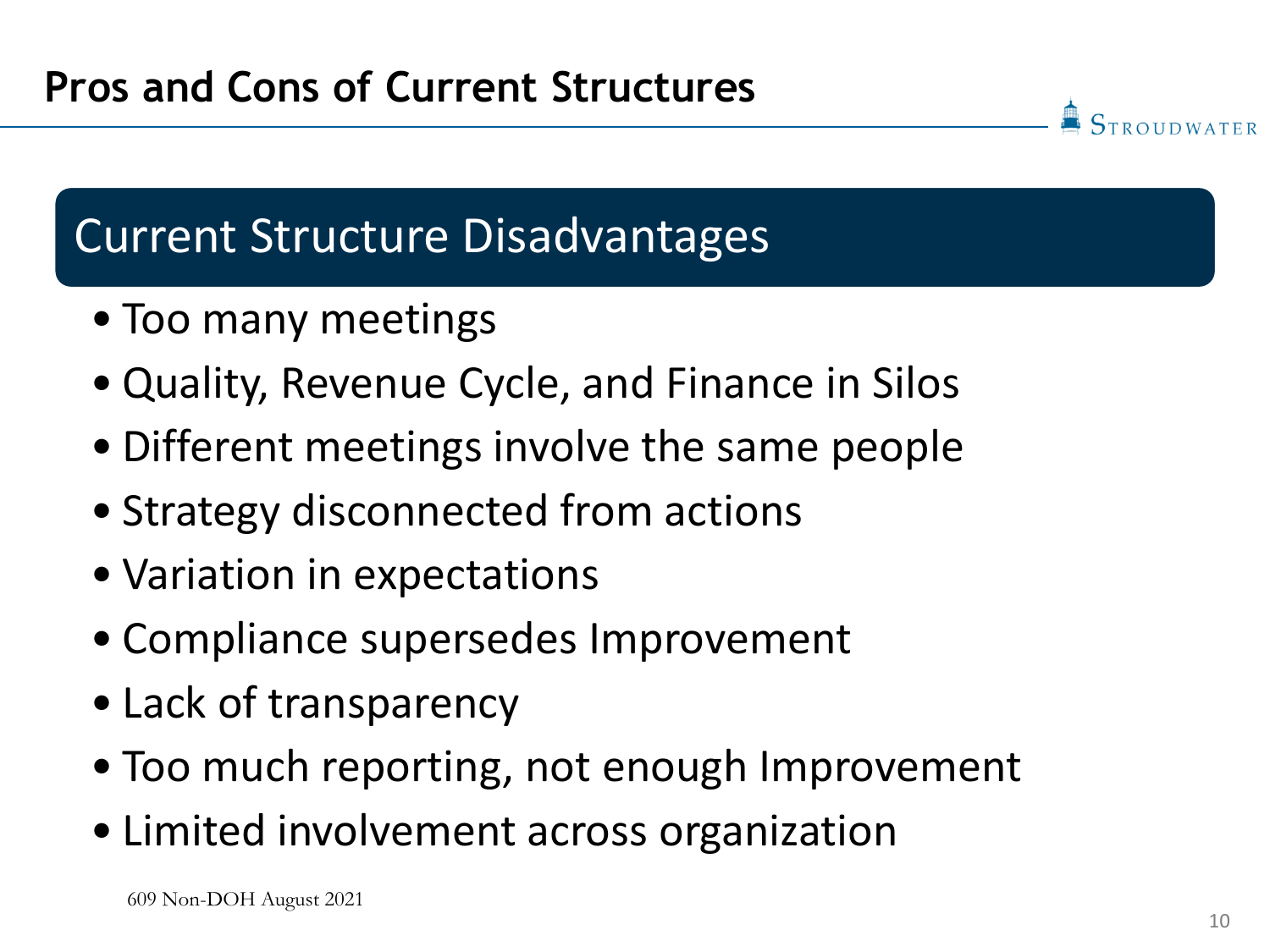# **Building Blocks**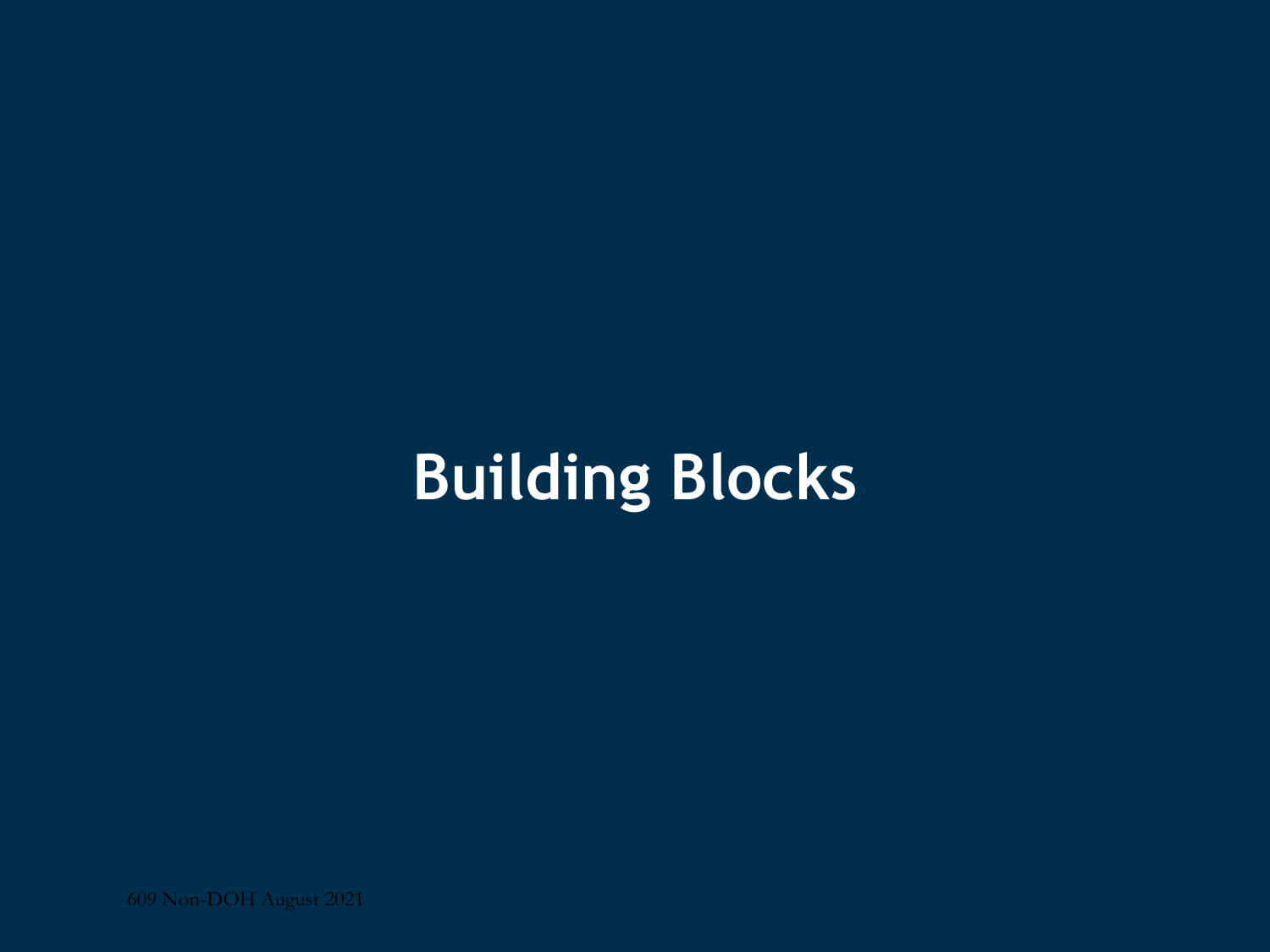Board of Directors | Accountability

Executive Management Team | Coordination

Medical Executive Committee | Guidance

Reporting Entities | Improvement

PIEC **Effectiveness Monitoring** 

Committees | Organization & Compliance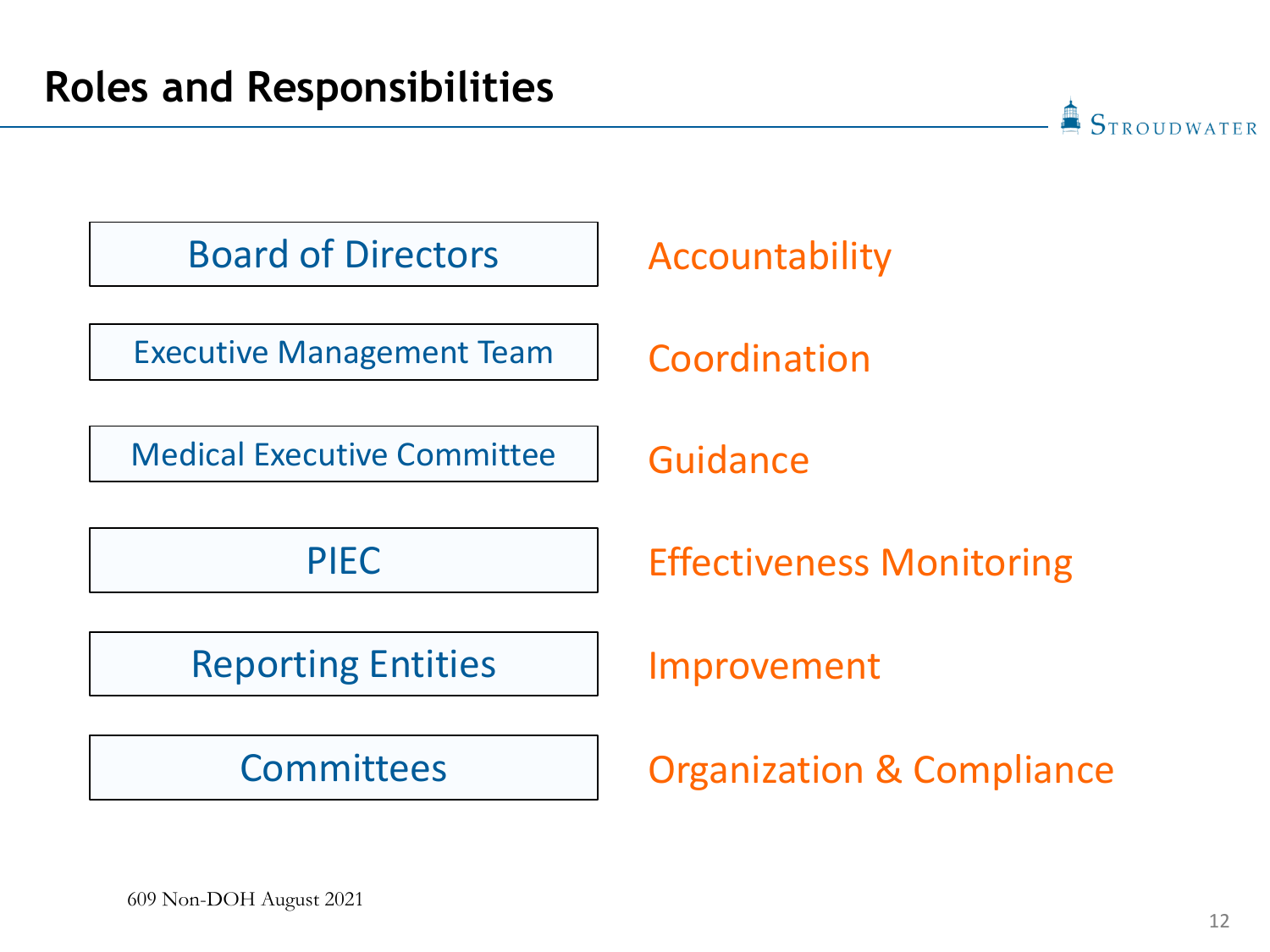**STROUDWATER** 

#### Board of Directors

Scorecard framework and Performance Improvement progress

Acceptance and oversight of Balanced

Executive Management Team

Review and interpretation of Strategylevel dashboard reports and Performance Improvement progress

Medical Executive Committee

Review and evaluate clinical processes, outcomes and clinical Performance Improvement opportunities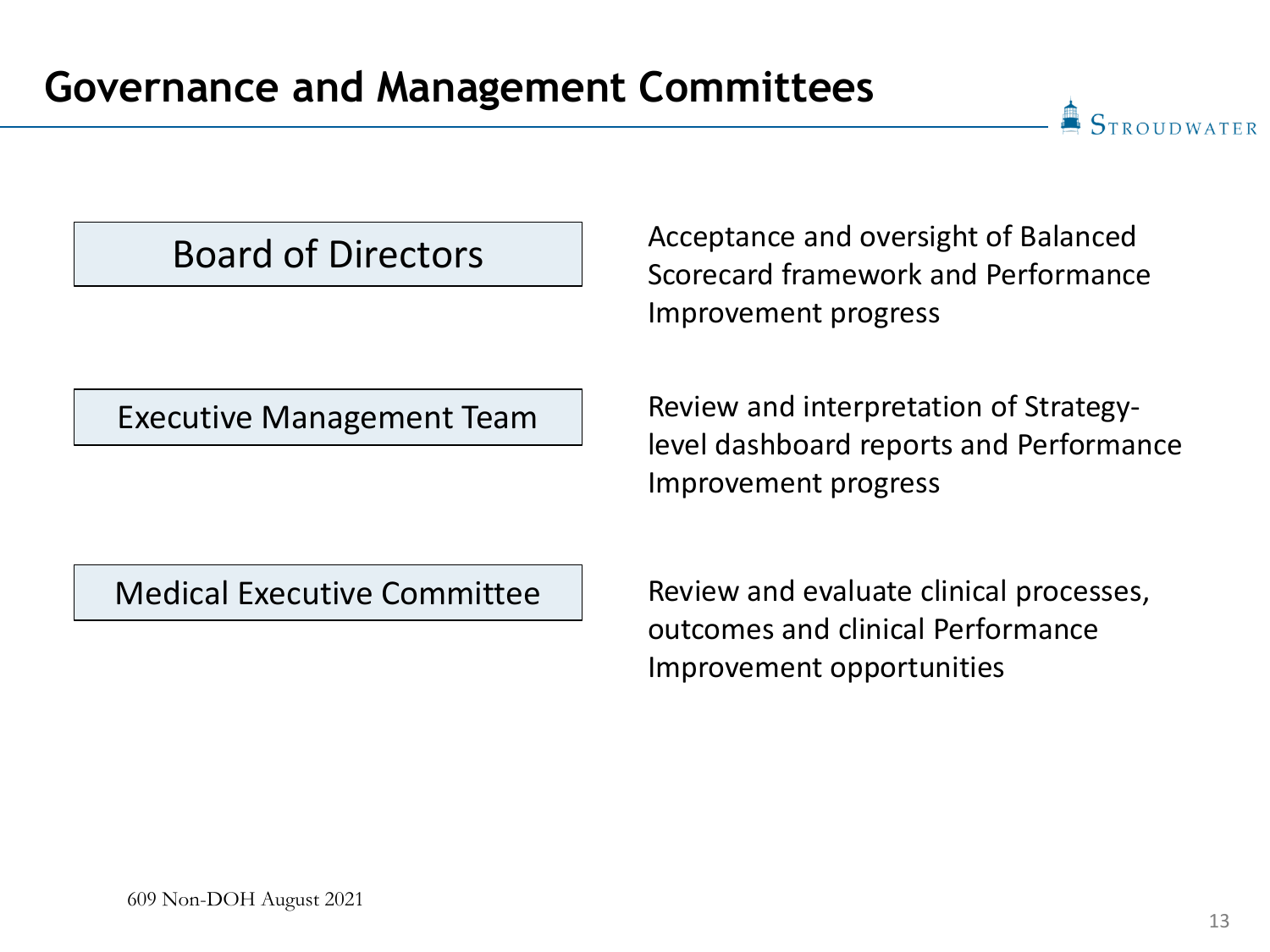PIEC members typically include the COO/CNO and CFO as co-directors, the CEO, CMO, ED Director, Revenue Cycle Director, QI/PI Director, Board Member, Security/Privacy Officer, and representatives from 2-3 key Departments. The Executive Council meets monthly to receive reports from hospital Departments ("Reporting Entities") and Committees. The PIEC assumes final responsibility for all Performance Improvement activities, including data collection, reporting, and Action Planning development.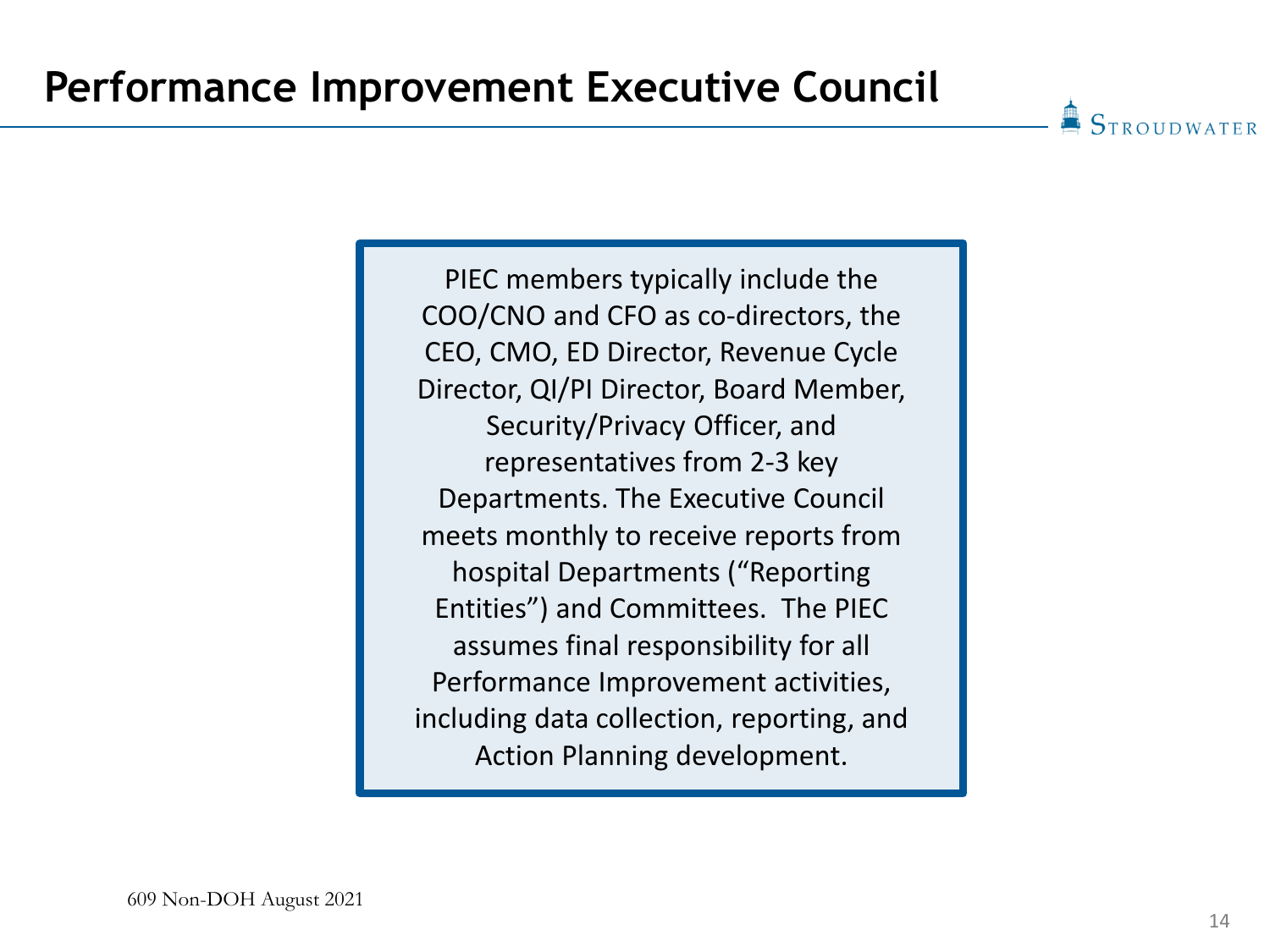

- Clinical and Non-Clinical Departments serve as Reporting Entities
- Reporting Entities are responsible for reporting **to** the PIEC
- Reporting Entities are divided into two categories:
	- **Major** Physician Focus such as Nursing and Emergency Department
	- **Non-Major** Physician Focus such as Imaging and Rehabilitation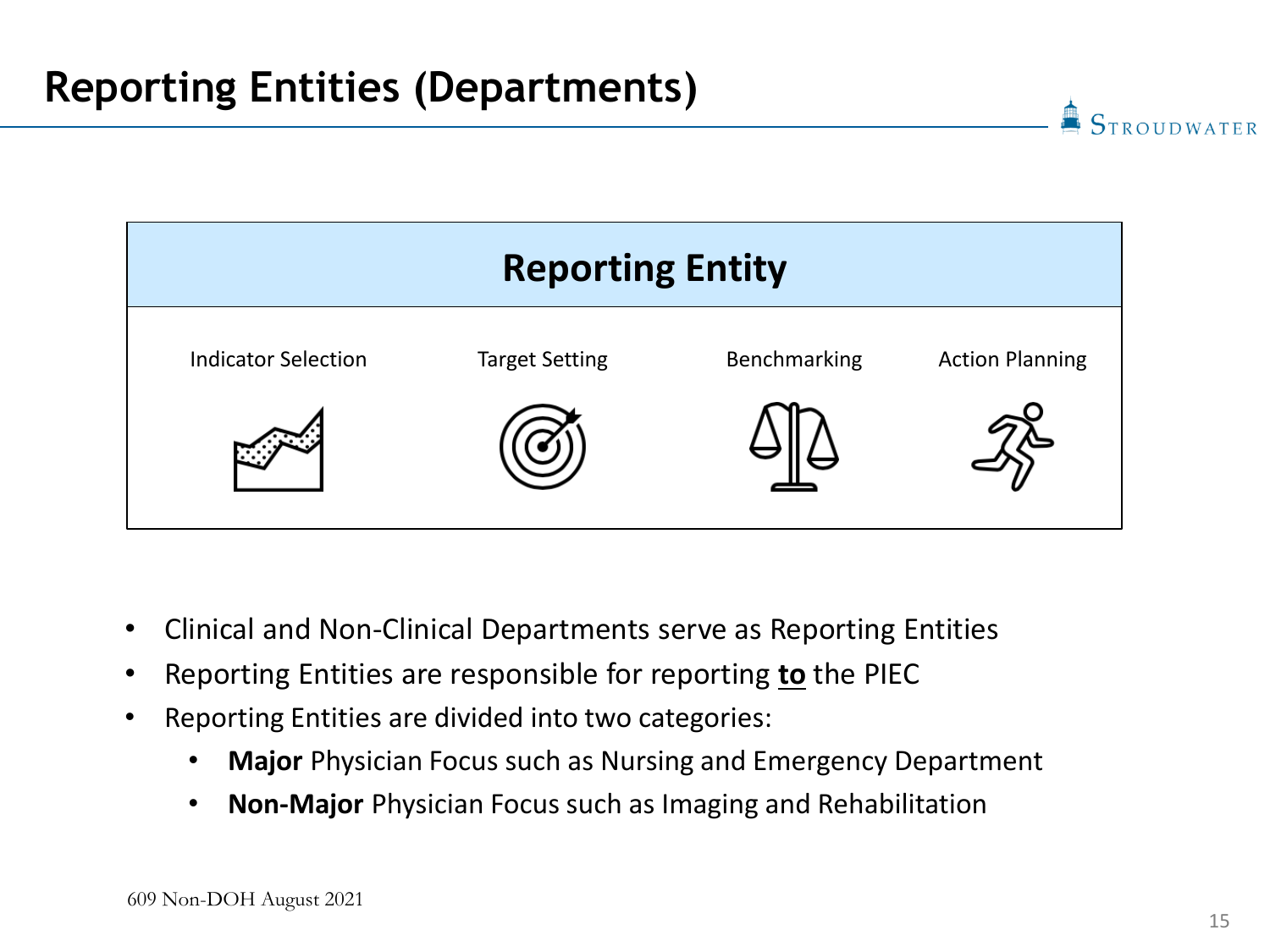## **Recognition of Opportunities for Improvement**

**STROUDWATER** 

Fundamental to performance improvement is recognition of current performance and identification of opportunities for improvement, which have greatest impact on patient outcome. Factors that influence selection of processes to be measured include:



609 Non-DOH August 2021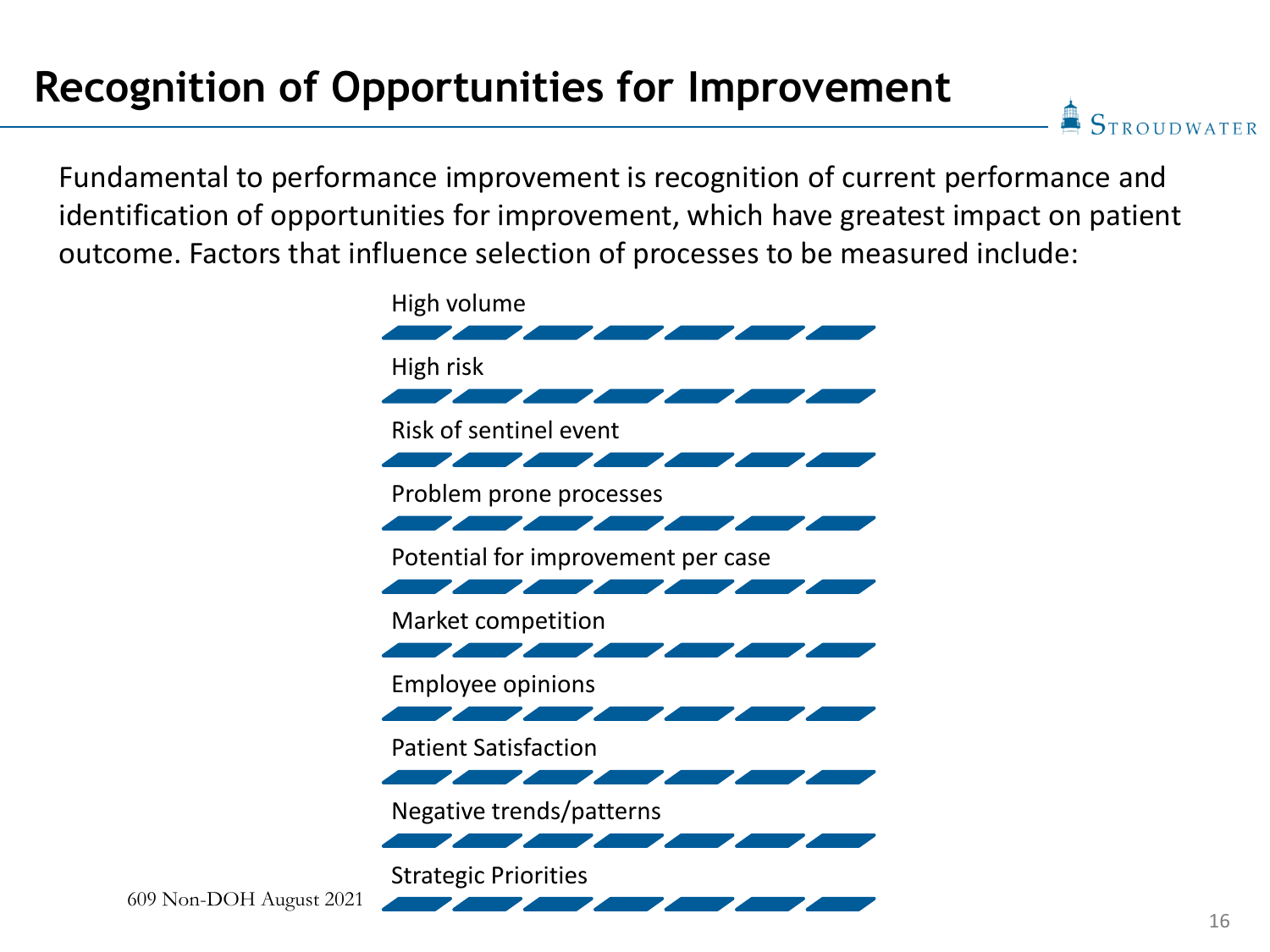**STROUDWATER** 

Clearly identify the practice problem, issue or clinical area of concern for which the evidence is sought. The development of a PICOT question guides the search for the research evidence.



Brown, J., & Mellott, S. (n.d.). The Janet A. Brown healthcare quality handbook: A professional resource and study guide (29th ed.) 17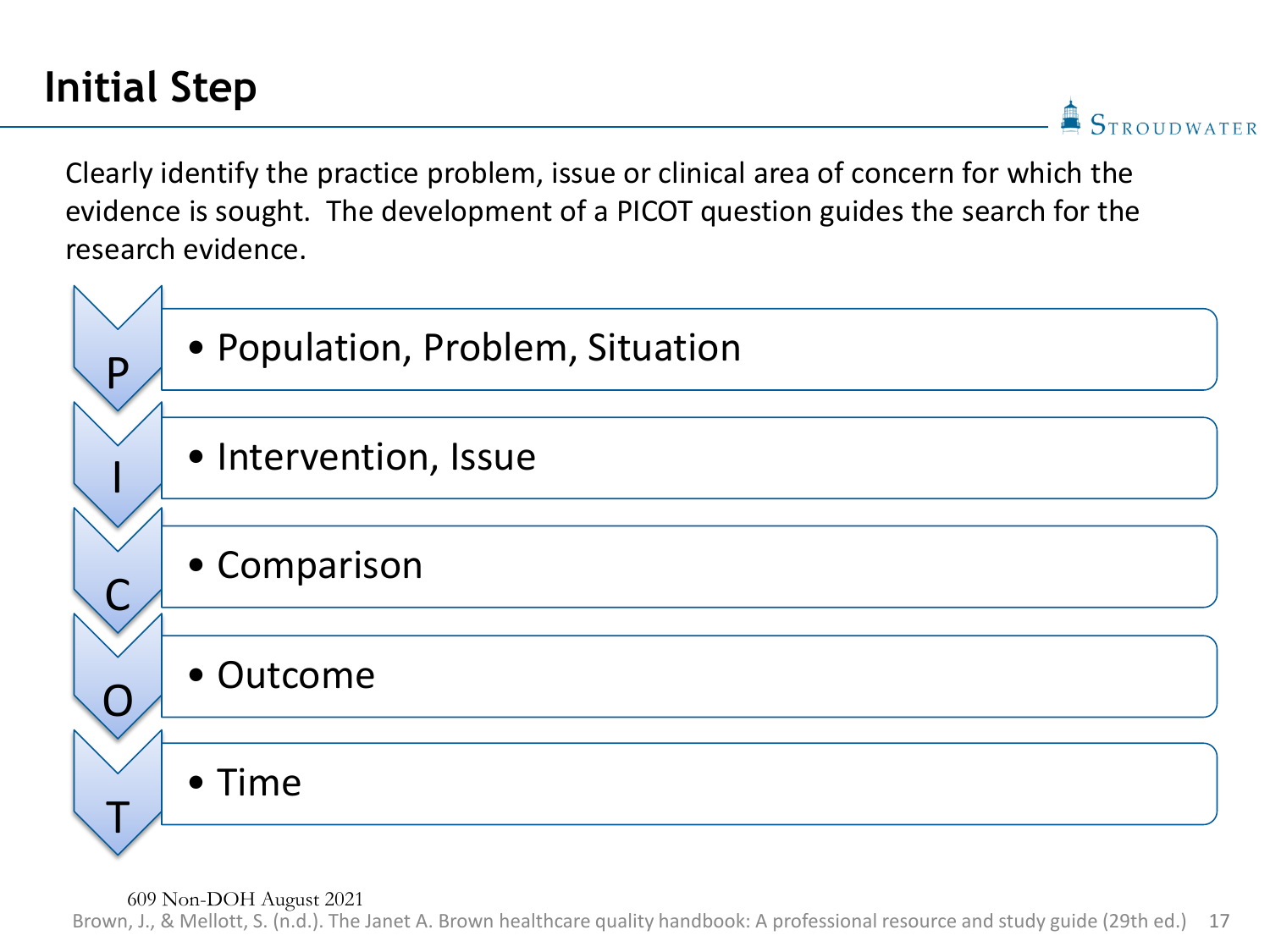# **Bringing It All Together**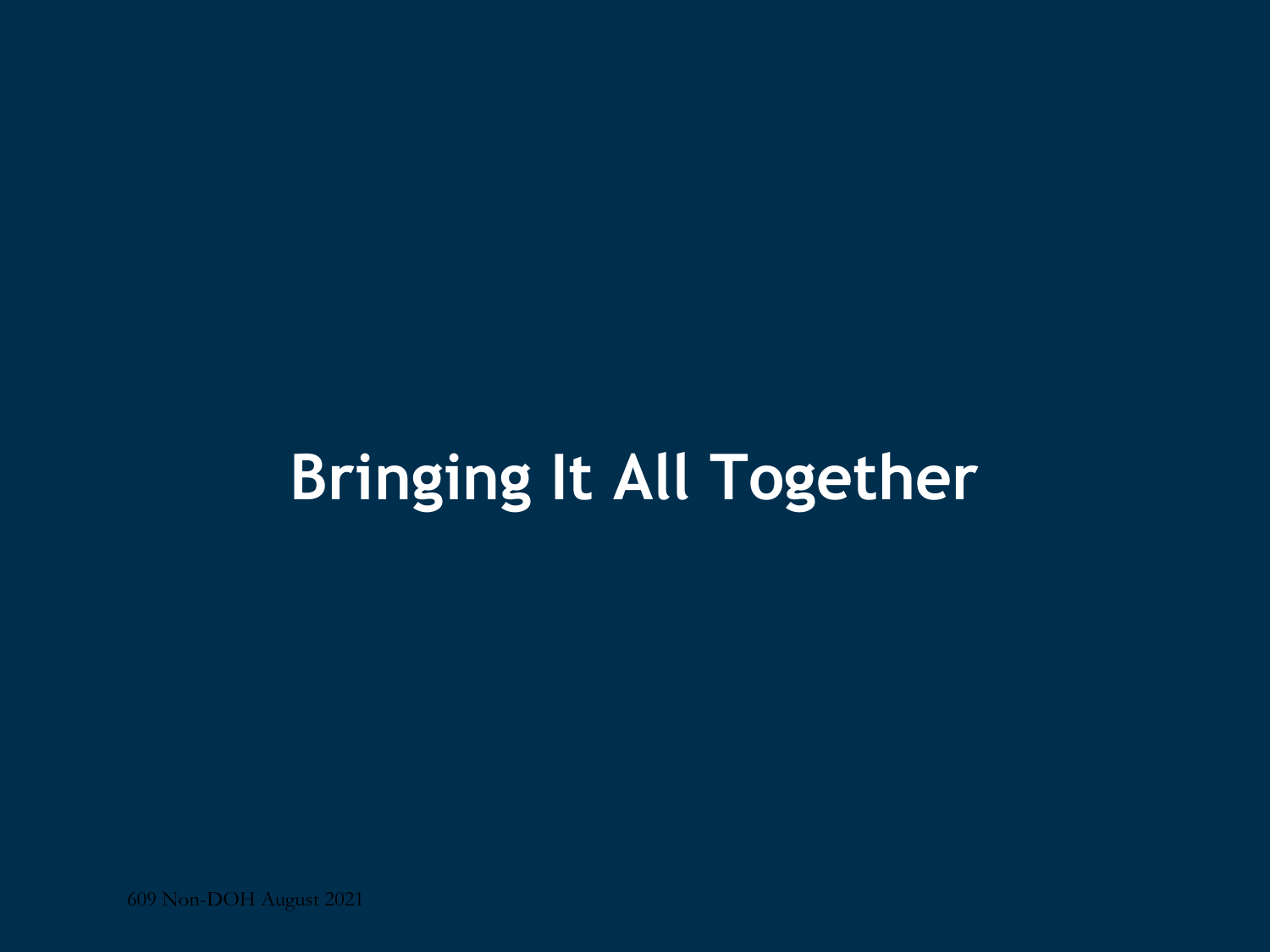#### **Performance Improvement**

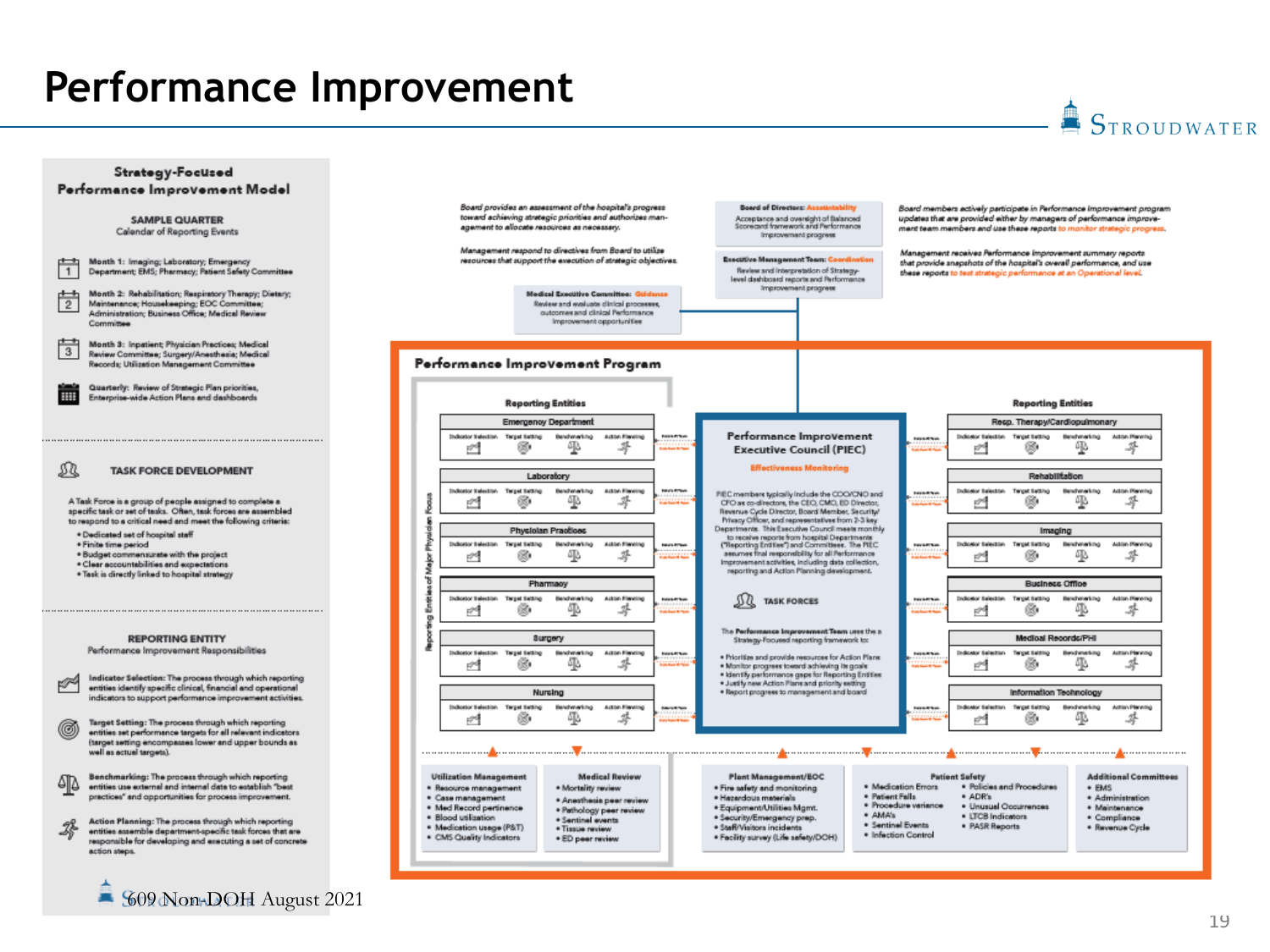

**Indicator Selection**: The process through which reporting entities identify specific clinical, financial and operational indicators to support performance improvement activities.



**Target Setting**: The process through which reporting entities set performance targets for all relevant indicators (target setting encompasses lower and upper bounds as well as actual targets).



**Benchmarking**: The process through which reporting entities use external and internal data to establish "best practices" and opportunities for process improvement.



**Action Planning**: The process through which reporting entities assemble department-specific task forces that are responsible for developing and executing a set of concrete action steps.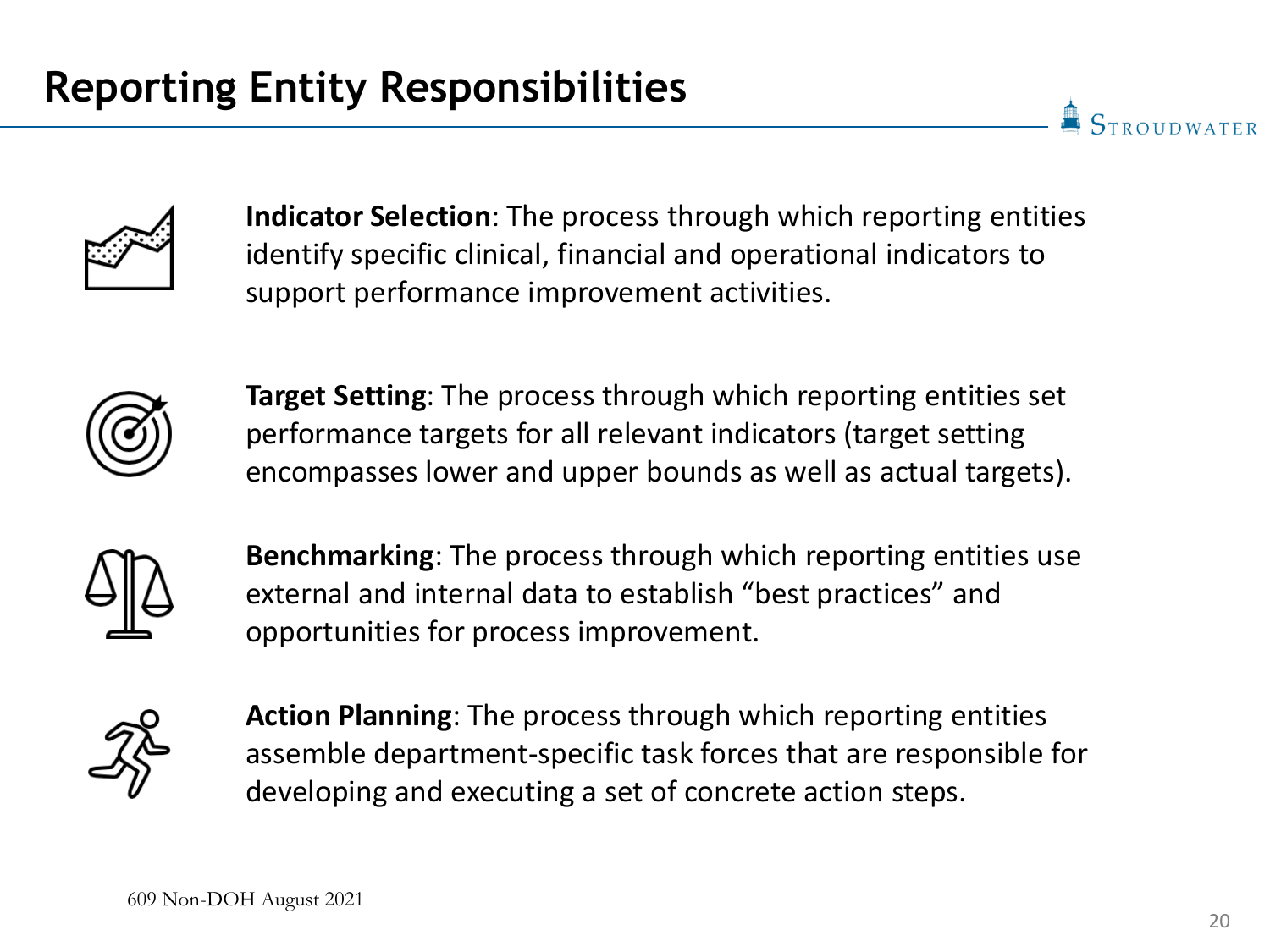### **Information and Data Flow**

• Data flows into and out of the PIEC

- Reporting Entities report **to** the PIEC
- The PIEC reports **to** the Governance Committees

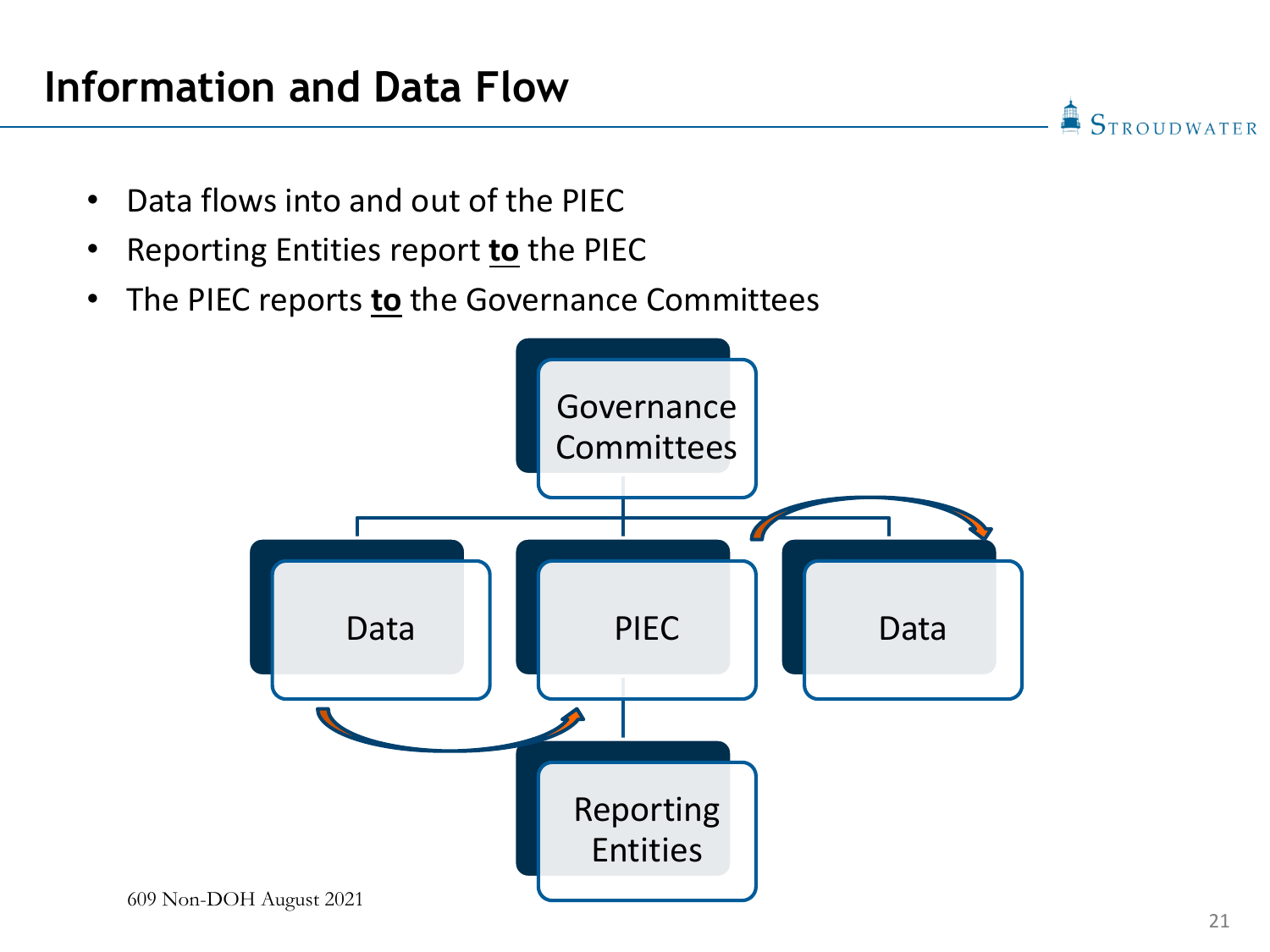

**Month 1**: Imaging; Laboratory; Emergency Department; EMS; Pharmacy; Patient Safety Committee; HIPAA **Compliance** 



**Month 2**: Rehabilitation; Respiratory Therapy; Dietary; Maintenance; Housekeeping; EOC Committee; Administration; Business Office; Medical Review Committee



**Month 3**: Nursing; Physician Practices; Medical Review Committee; Surgery/Anesthesia; Medical Records; Utilization Management Committee



**Quarterly**: Review of Strategic Plan priorities, Enterprise-wide Action Plans and dashboards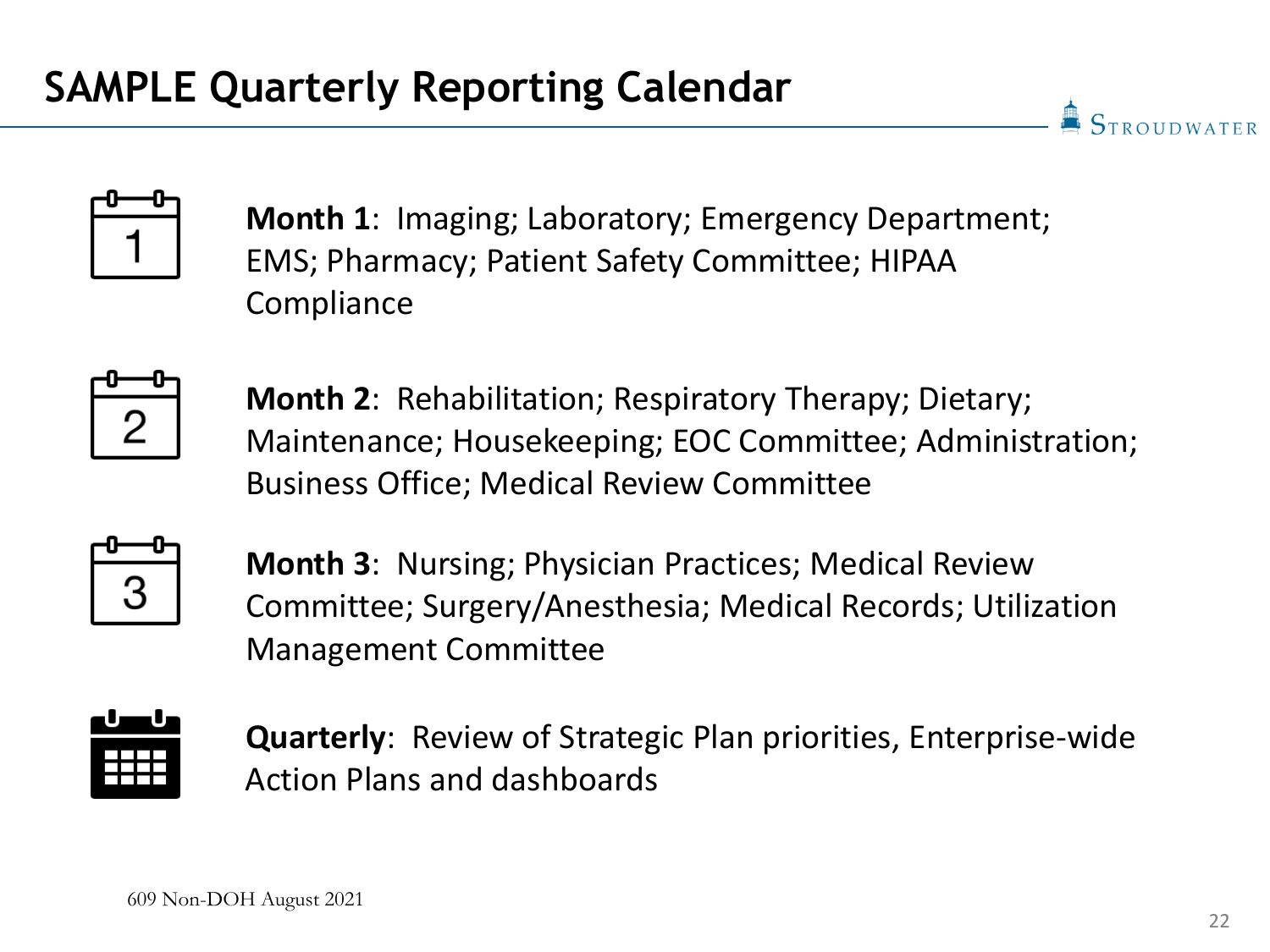

## **TASK FORCE DEVELOPMENT**

A Task Force is a group of people assigned to complete a specific task or set of tasks. Often, task forces are assembled to respond to a critical need and meet the following criteria:

- Dedicated set of hospital staff
- Finite time period
- Budget commensurate with the project
- Clear accountabilities and expectations
- Task is directly linked to hospital strategy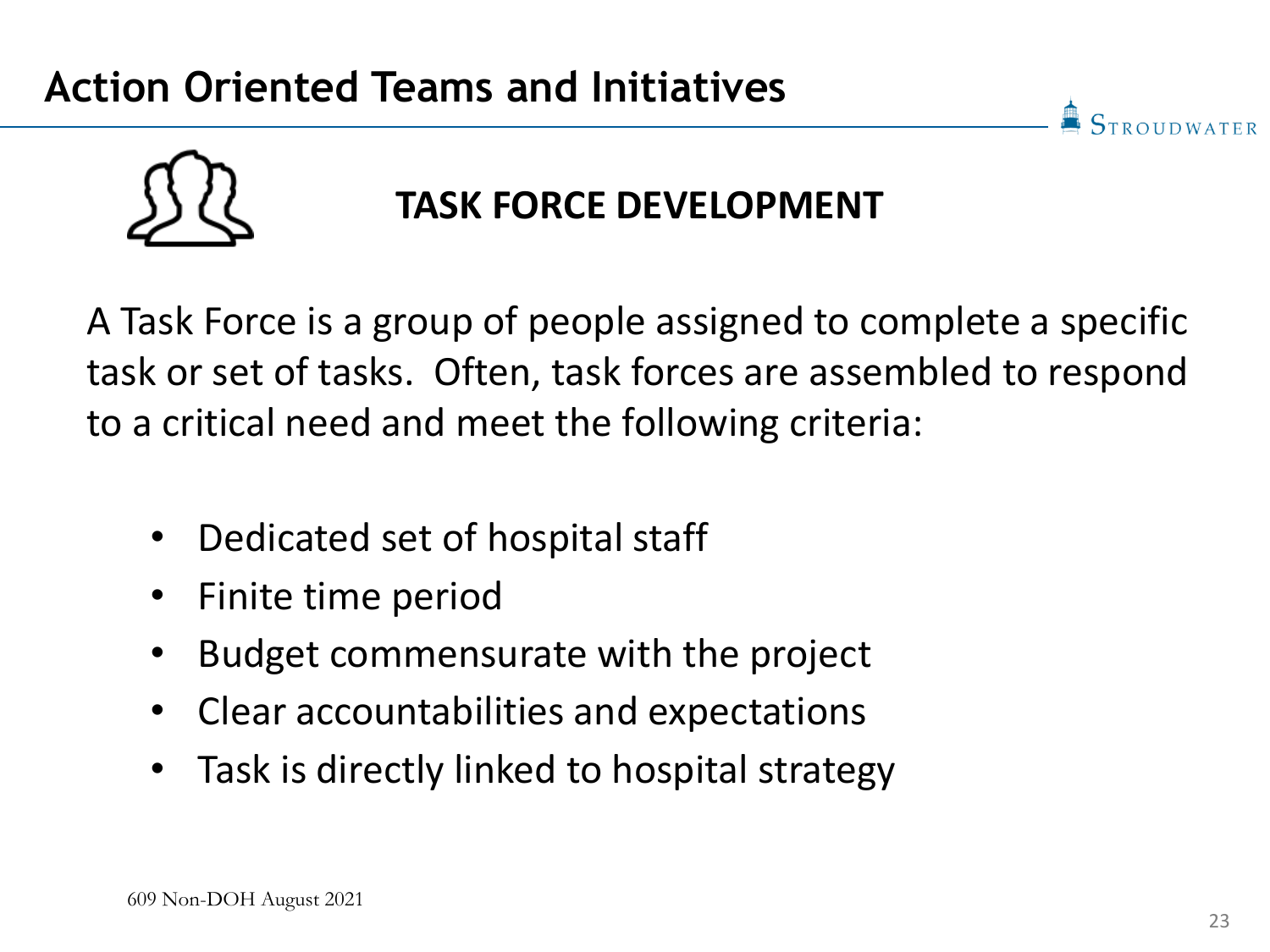## **Group Activity: Prioritization Matrix**

|                               | Low<br>Cost | <b>Strategic</b><br><b>Priority</b> | <b>Meets</b><br><b>Standard</b> | <b>MD</b><br><b>Concern</b> | <b>Staff</b><br><b>Concern</b> | <b>Totals</b> |
|-------------------------------|-------------|-------------------------------------|---------------------------------|-----------------------------|--------------------------------|---------------|
| <b>Medication Errors</b>      |             |                                     |                                 |                             |                                |               |
| <b>High Readmissions</b>      |             |                                     |                                 |                             |                                |               |
| <b>ER Backlogs</b>            |             |                                     |                                 |                             |                                |               |
| Net Days in A/R               |             |                                     |                                 |                             |                                |               |
| <b>Patient Survey Results</b> |             |                                     |                                 |                             |                                |               |

#### **How to construct**

- 1. Create an L-shaped matrix
- 2. Prioritize and assign weights to the list of criteria that will be used in the prioritization.
- 3. Prioritize the list of options based on each criterion.
- 4. Prioritize and select the items across all the criteria.

#### **When to use**

When problems are identified and options must be narrowed down, when options have strong interrelationships, and when options all need to be done but prioritization or sequencing is needed.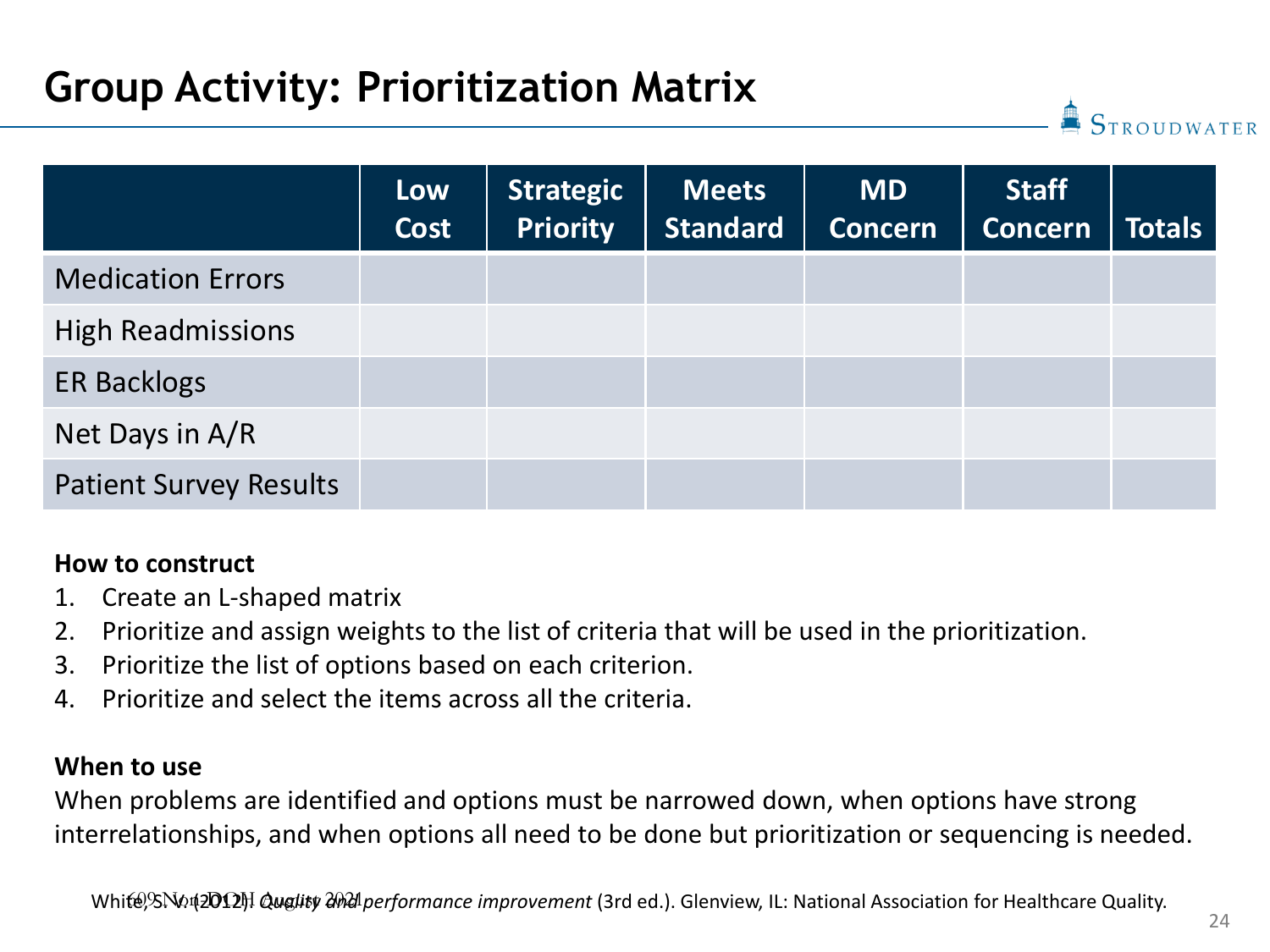# **Questions**

609 Non-DOH August 2021